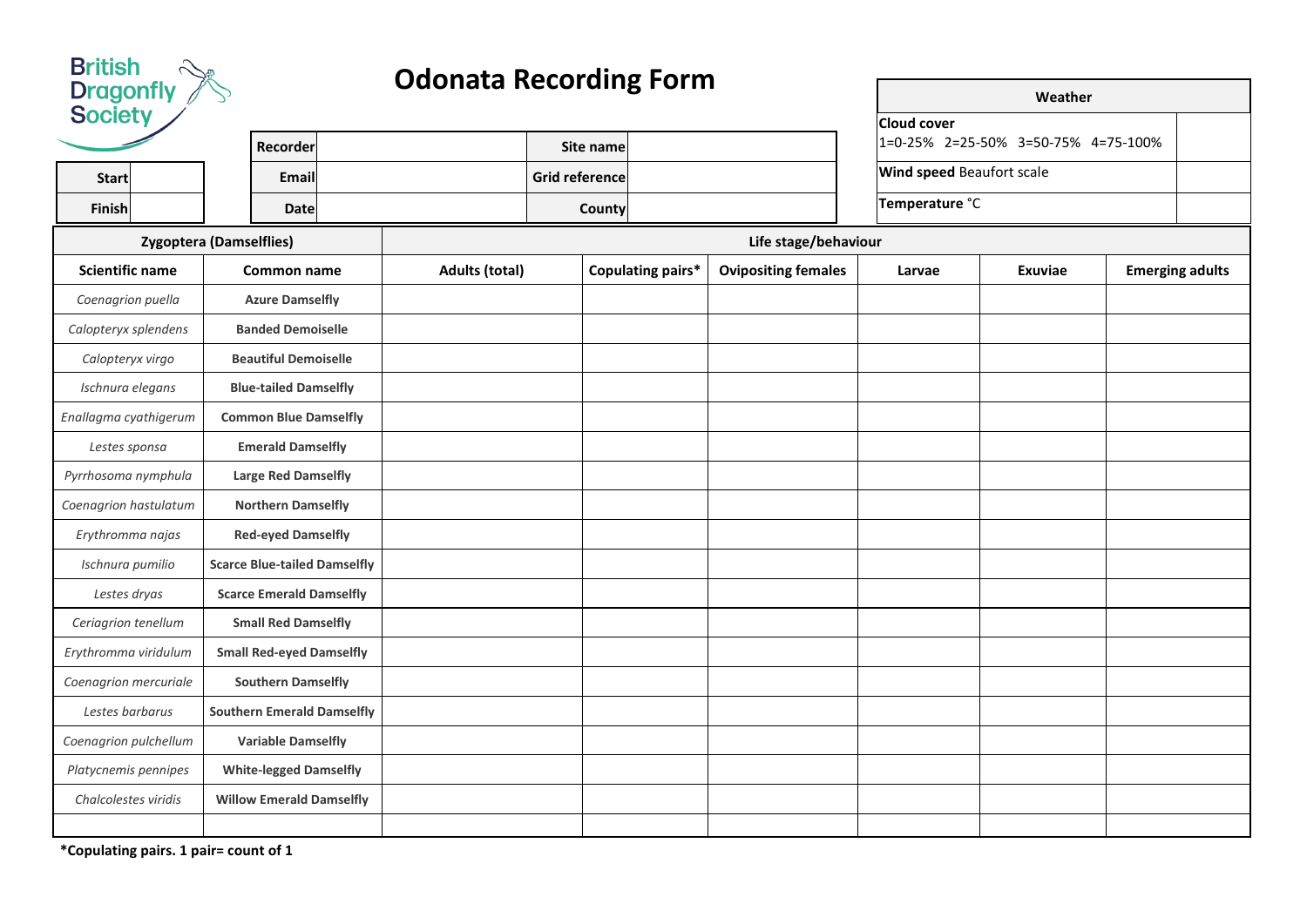|                            | <b>Anisoptera (Dragonflies)</b> |                       |                   | Life stage/behaviour       |        |         |                        |
|----------------------------|---------------------------------|-----------------------|-------------------|----------------------------|--------|---------|------------------------|
| <b>Scientific name</b>     | Common name                     | <b>Adults (total)</b> | Copulating pairs* | <b>Ovipositing females</b> | Larvae | Exuviae | <b>Emerging adults</b> |
| Aeshna caerulea            | <b>Azure Hawker</b>             |                       |                   |                            |        |         |                        |
| Sympetrum danae            | <b>Black Darter</b>             |                       |                   |                            |        |         |                        |
| Orthetrum cancellatum      | <b>Black-tailed Skimmer</b>     |                       |                   |                            |        |         |                        |
| Somatochlora metallica     | <b>Brilliant Emerald</b>        |                       |                   |                            |        |         |                        |
| Libellula depressa         | <b>Broad-bodied Chaser</b>      |                       |                   |                            |        |         |                        |
| Aeshna grandis             | <b>Brown Hawker</b>             |                       |                   |                            |        |         |                        |
| Gomphus vulgatissimus      | <b>Common Clubtail</b>          |                       |                   |                            |        |         |                        |
| Sympetrum striolatum       | <b>Common Darter</b>            |                       |                   |                            |        |         |                        |
| Aeshna juncea              | <b>Common Hawker</b>            |                       |                   |                            |        |         |                        |
| Cordulia aenea             | <b>Downy Emerald</b>            |                       |                   |                            |        |         |                        |
| Anax imperator             | <b>Emperor Dragonfly</b>        |                       |                   |                            |        |         |                        |
| Libellula quadrimaculata   | <b>Four-spotted Chaser</b>      |                       |                   |                            |        |         |                        |
| Cordulegaster boltonii     | <b>Golden-ringed Dragonfly</b>  |                       |                   |                            |        |         |                        |
| <b>Brachytron pratense</b> | <b>Hairy Dragonfly</b>          |                       |                   |                            |        |         |                        |
| Orthetrum coerulescens     | <b>Keeled Skimmer</b>           |                       |                   |                            |        |         |                        |
| Anax parthenope            | <b>Lesser Emperor</b>           |                       |                   |                            |        |         |                        |
| Aeshna mixta               | <b>Migrant Hawker</b>           |                       |                   |                            |        |         |                        |
| Aeshna isoceles            | <b>Norfolk Hawker</b>           |                       |                   |                            |        |         |                        |
| Somatochlora arctica       | <b>Northern Emerald</b>         |                       |                   |                            |        |         |                        |
| Sympetrum fonscolombii     | <b>Red-veined Darter</b>        |                       |                   |                            |        |         |                        |
| Sympetrum sanguineum       | <b>Ruddy Darter</b>             |                       |                   |                            |        |         |                        |
| Libellula fulva            | <b>Scarce Chaser</b>            |                       |                   |                            |        |         |                        |
| Aeshna cyanea              | <b>Southern Hawker</b>          |                       |                   |                            |        |         |                        |
| Aeshna affinis             | <b>Southern Migrant Hawker</b>  |                       |                   |                            |        |         |                        |
| Leucorrhinia dubia         | <b>White-faced Darter</b>       |                       |                   |                            |        |         |                        |
|                            |                                 |                       |                   |                            |        |         |                        |